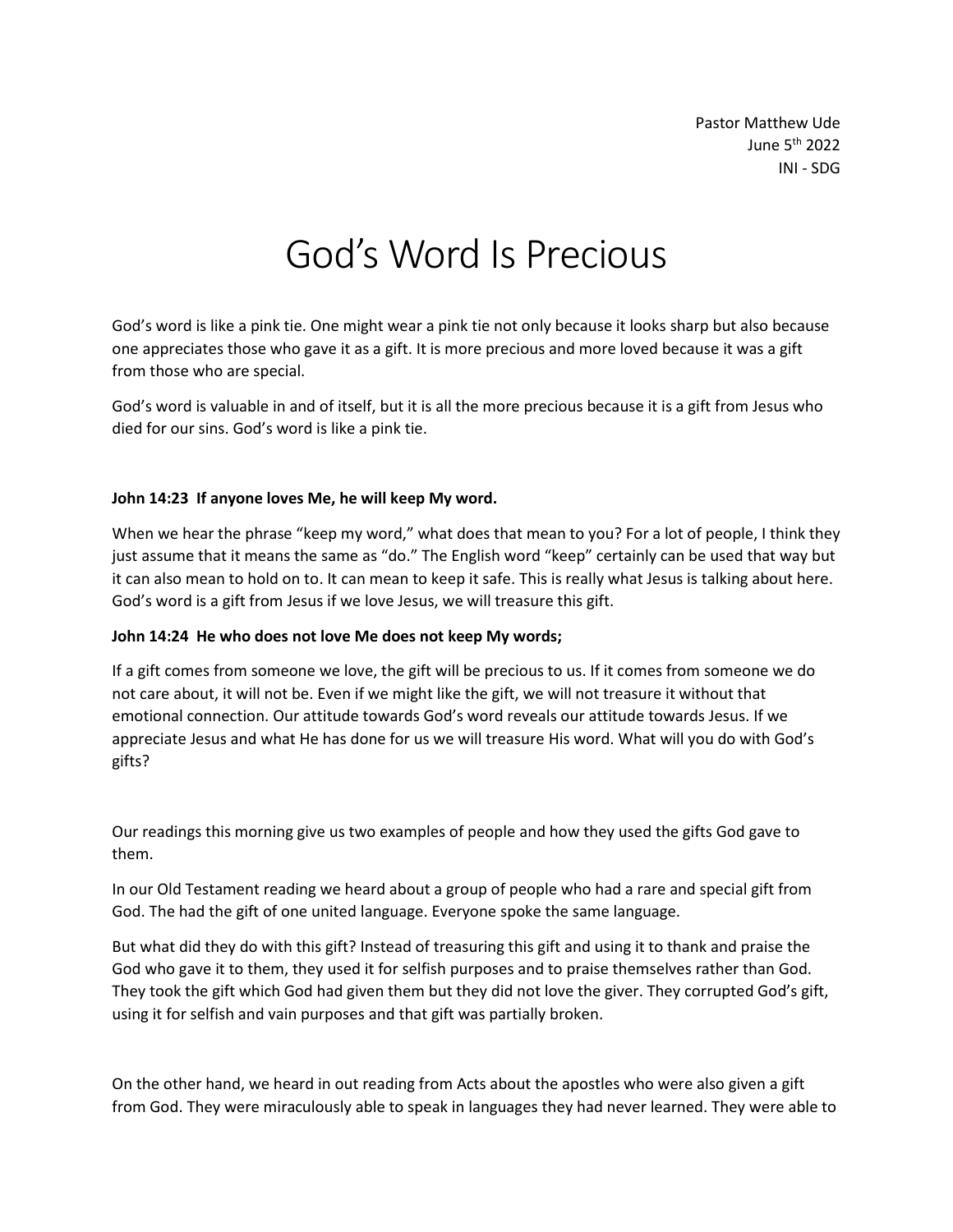communicate easily with those from far distant lands. Rather than use this gift for their own selfish glory, like the people at the time of the tower of babel, they used this gift to proclaim the wonderful works of God.

#### **Acts 2:11 we hear them speaking in our own tongues the wonderful works of God.**

However, in our sinfulness we always find a way to corrupt God's gifts. God gave them the gift of tongues so that they could tell other people about Jesus, how he died and rose again and how we are saved from sin through Him. But only twenty-five years later Paul wrote to the Corinthians chastising them for their use of tongues because they were not using this gift to tell others about Jesus or to praise God but only to show off how great they themselves were.

### **1 Corinthians 14:9 So likewise you, unless you utter by the tongue words easy to understand, how will it be known what is spoken?**

The Corinthians like the people of Babel did not treasure God's gift, but used it for their own selfish purposes. How will you use the gift of Jesus?

The festival of Pentecost is a festival celebrating the gift of God's word. This was true even in the Old Testament. Pentecost means fifty, and it came fifty days after the Passover. About fifty days after the first Passover is when the children of Israel came to Mount Sinai and the Lord spoke to them out of heaven with the voice like thunder. They received the Word of God on that day. Pentecost was for them a celebration of that gift.

At the time of the Apostles on the day of Pentecost the people once again received the gift of God's Word, this time not with the voice like thunder but through the speaking of the apostles. His word was given in every language.

They celebrated the giving of God's word simply because it was God's word. But we celebrate God's word not only because it is God's Word, but also because it is a gift from Jesus who loved us and died for us.

They celebrated the giving of God's word when God's word was a list of commandments, do this, don't do that. The word of God which we have received is the proclamation of what Jesus did for us.

They celebrated God's word which they received with thunder and with lighting and with fear. We celebrate the giving of God's word which we received without fear but in every language.

Again, what will we do with God's gift? Is it precious to us? Is it something we hold tight? Or is it something we do not love and use only for our own selfishness?

Today we celebrate not only the gift of God's word but also other gifts that God has given to our graduates. The gifts of knowledge and instruction, of language and mathematics, of science and of history